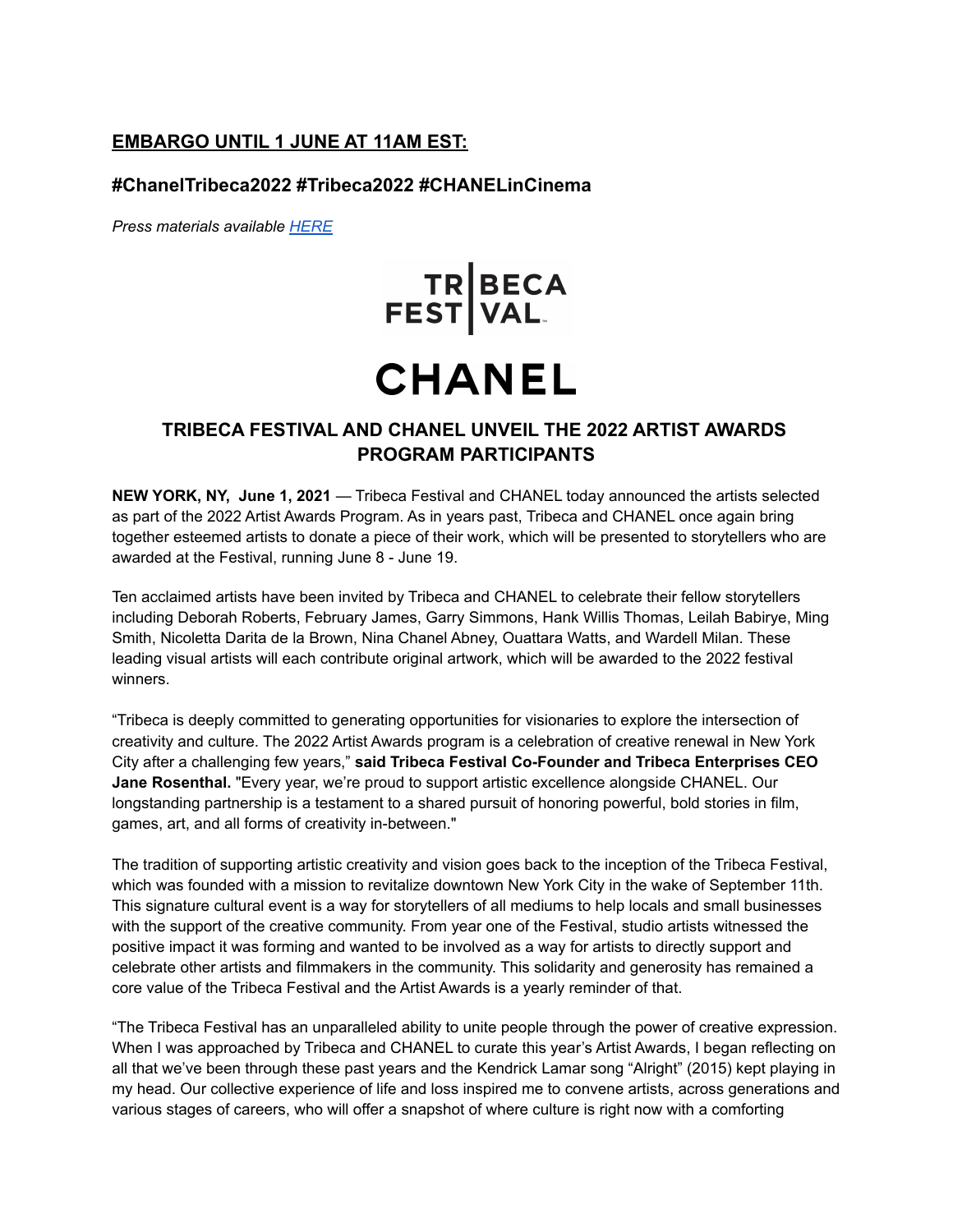message: 'We gon' be alright.' Standing together — those who came before, those who are here now, and those who are coming up — we will be alright," **said the 2022 Artist Awards curator Racquel Cevremont.**

CHANEL's collaboration with the Tribeca Festival is a testament to the brand's continuous commitment to creation and artistry in their varied forms. Throughout history, art has played an integral role at the House of CHANEL. House founder and visionary Gabriel Chanel surrounded herself with the leading artists of her time, drawing inspiration and support from her fellow creative peers. CHANEL is honored to continue its support of the annual Artist Awards Program, which celebrates the leading filmmakers and artists of our time, and the rich tradition of artists supporting artists.

This year's art collection will be displayed at the Tribeca Festival Hub at Spring Studios throughout the Festival.

#### **Following is a complete list of contributed artwork. Artwork images can be found** [HERE](https://tribecafilm.com/artawards)**.**

**February James:** *Oil On Canvas*, info pending. Watercolor and ink on paper. 16 x 12. Given to *Nora Ephron Award* Winner

**Deborah Roberts:** *Past Tense #25,* 2019. Mixed media on paper. 6x5 in. Framed. Given to *Best New Narrative Director* Winner

**Leilah Babirye:** *Abambowa (Royal Guard Who Protects the King)*, 2022. Glazed ceramic, bicycle tire inner tubes, copper wire.  $9 \times 3 \times 3$  inches. Given to *Founders Award for Best Narrative Feature* Winner

**Wardell Milan:** *Untitled (Red Tulip 2022),* 2018. Oil, graphite, acrylic on board. 18 x 24in. Given to *Best Narrative Short* Winner

**Hank Willis Thomas:** *Learn, Baby, Learn (multi on red)*, 2019. Screenprint on retroreflective vinyl, mounted on Dibond. 15 x 30 in. Given to *Best Documentary Short* Winner

**Nicoletta Darita de la Brown:** *Three Bodies*, 2021. Giclée print from 3 hour durational performance. Framed: 10 x 15 inches. Given to *Albert Maysles New Documentary Director Award* Winner

**Garry Simmons:** *Black Ark Stars (Process Black)*, 2022. Lithograph and screenprint with Jamaican Blue Mountain coffee on paper. 20 x 16 inches; AP 5/10 Ed. of 35. Given to *Best International Narrative Feature* Winner

**Ming Smith:** *Dakar Roadside*, 1972. Pigment Print. 11 x 14. Given to *Best Documentary Feature* Winner

**Nina Chanel Abney:** *Untitled*, 2022. Collage. 21 5/8 x 16 ¾ inches. Give to *Best Animated Short* Winner

**Ouattara Watts:** *Sunrise*, 2005. Watercolor on paper. 22½ x 30½ inches; OW-05-014 / 05-12. Given to *Student Visionary Award* Winner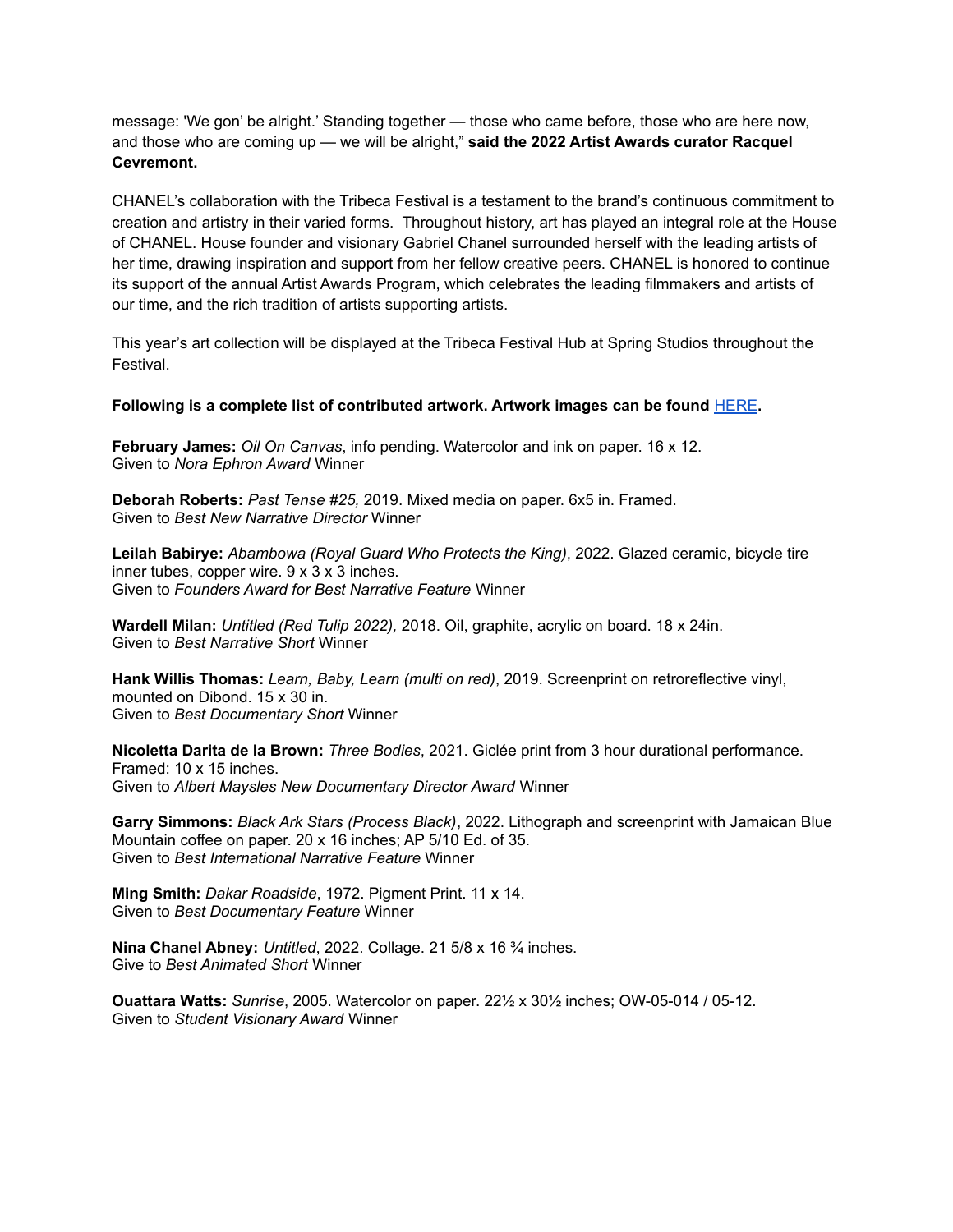#### **About the Artists:**

#### **Nina Chanel Abney:**

Nina Chanel Abney's works on paper give voice to the artist's social consciousness on a bold, "unapologetic" scale. Unified through her signature visual language of symbols and stylized figures, her prints and collages draw both subject and message from current events and society.

Abney's first solo museum exhibition, *Nina Chanel Abney: Royal Flush*, curated by Marshall Price, Nancy Hanks Curator of Modern and Contemporary Art, was presented in 2017 at the Nasher Museum of Art, North Carolina. It traveled to the Chicago Cultural Center and then to Los Angeles, where it was jointly presented by the Institute of Contemporary Art, Los Angeles, and the California African American Museum. The final venue for the exhibition was the Neuberger Museum of Art, Purchase College, State University of New York. The artist has had further solo institutional presentations at the Institute of Contemporary Art, Boston, and the Contemporary, Dayton, in 2019 and 2021. Following an overseas museum début at the Palais de Tokyo in 2018, Abney has continued to exhibit across the globe, including at the Art Gallery of New South Wales in 2021-2022. She is the subject of upcoming solo exhibitions at the Gordon Parks Foundation, ICA Miami, and MoCA Cleveland.

#### **Leilah Babirye:**

Leilah Babirye (born 1985, Kampala, Uganda) lives and works in Brooklyn, New York. She studied art at Makerere University in Kampala, Uganda (2007–10), and participated in the Fire Island Artist Residency in 2015. In 2018, she received asylum in the US with support from the African Services Committee and the NYC Anti-Violence Project and presented her first solo exhibition at Gordon Robichaux in New York. Babirye is represented by Gordon Robichaux, New York and Stephen Friedman Gallery, London.

In May 2022, Babirye will present monumental, commissioned sculptures as part of *Black Atlantic*, an exhibition co-curated by Hugh Hayden and Public Art Fund Curator Daniel S. Palmer, presented by the Public Art Fund in Brooklyn Bridge Park. Later this year, her work will be included in exhibitions at the Parrish Art Museum, Water Mill, NY; The Aldrich Contemporary Art Museum in Ridgefield, CT; and at mumok, Museum moderner Kunst Stiftung Ludwig Wien in Vienna, Austria.

#### **Nicoletta Darita de la Brown:**

Nicoletta Darita de la Brown (b. 1981) is an award-winning interdisciplinary artist and chamána (shaman) who comes from a long line of healers. She is Black Latinx; proud to be a first-generation Panamanian born in the United States. Her artworks re-conceive the life of an artist as thriving, nourishing herself and others during and through her art practice. She teaches 'Mindfulness in Art Practice' at Baltimore School for the Arts; former sculpture professor at Towson University and former adjunct faculty in the MFA in Community Arts Graduate Program at Maryland Institute College of Art. Nicoletta's performances have been presented at The Phillips Collection, Washington DC; The Smithsonian, Washington DC; Walters Art Museum, Baltimore MD. Exhibitions of Nicoletta's film/video and installation works have been presented at Baltimore Museum of Art, Baltimore MD; IA&A at Hillyer Gallery, Washington DC; Cardinal Gallery, Baltimore MD. Nicoletta lives and works in Baltimore, MD.

#### **February James:**

February James has been drawing since childhood. Originally from Washington DC, the artist moved to Los Angeles in 2007, and spent years moonlighting as a makeup artist while keeping up her practice. Inspired by the works of South African artist Marlene Dumas, James began to draw images of the Black figures that filled her imagination. James's figures can be spectral in appearance, with palls of white covering their faces and dark rings circling their eyes, as though bruised or utterly exhausted. Marked by the aura of memory, James's soulful works have appeared as cover art for Diplo, Santigold, and Lil Yachty albums. Her work has been featured in multiple group shows, including Punch, curated by Nina Chanel Abney at Jeffrey Deitch in Los Angeles and Something About Us at Anthony Gallery in Chicago. She has had solo exhibitions at Wilding Cran Gallery, Los Angeles, Tilton Gallery, New York, Monique Meloche, Chicago and Luce Gallery, Turin, Italy. The New York Times invited her to contribute watercolors to a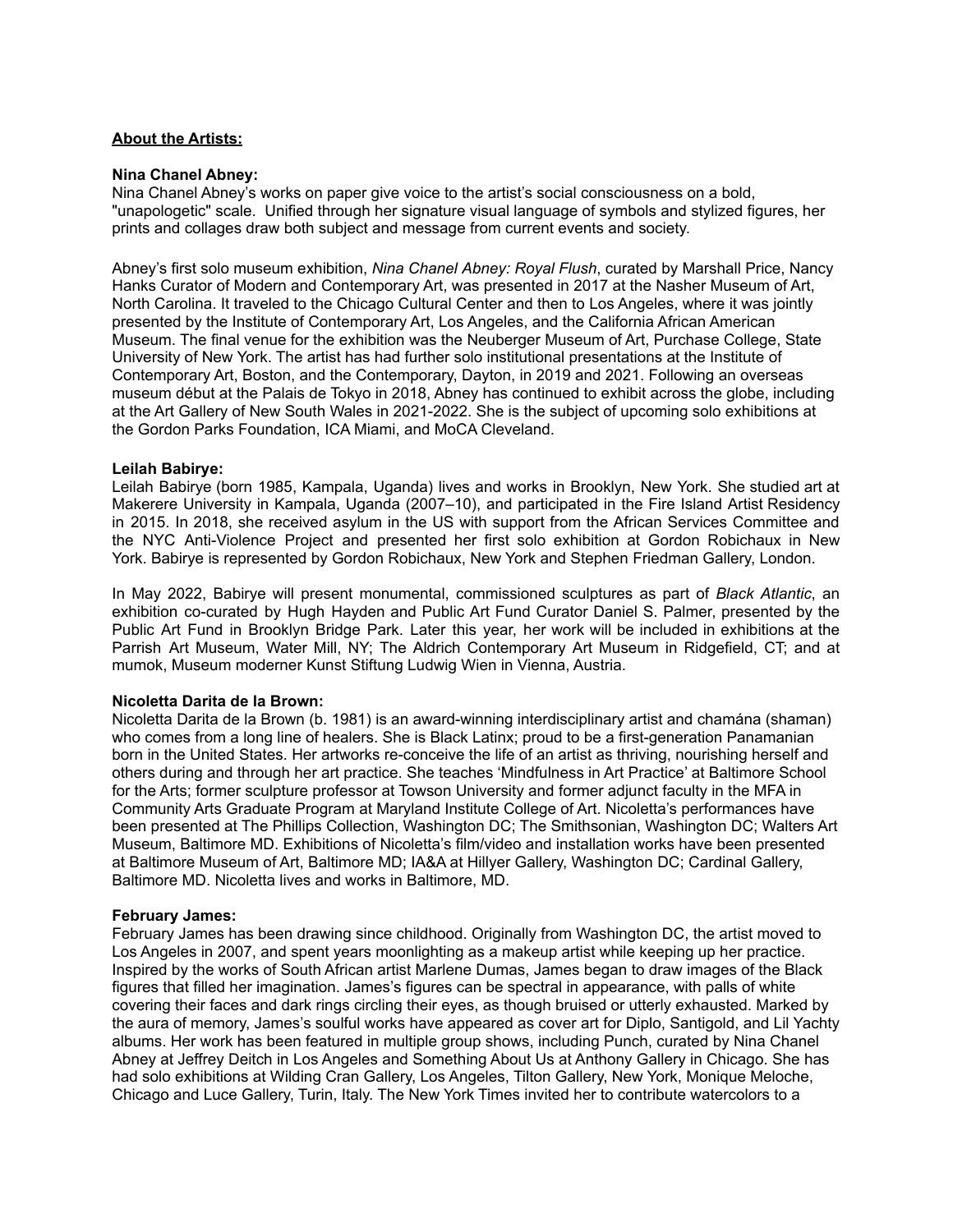feature article in the NY Times Style Magazine in February 2021. February James is represented by Wilding Cran Gallery, Los Angeles; Tilton Gallery, New York City; and Luce Gallery, Turin, IT.

#### **Wardell Milan:**

New York-based artist Wardell Milan works in mixed media, combining elements of photography, drawing, painting, and collage. Milan's practice is conceptually grounded in photography, often using photographs as initial inspiration behind composition of drawings and collages. Referencing artists such as Robert Mapplethorpe, Diane Arbus, Andres Serrano, Alec Soth, and Eugene Richards, Milan appropriates, and in some cases re-appropriates the photographs, and thus the bodies depicted. Milan also uses images and objects to establish allegorical connections between history and contemporary Events.

Milan's ongoing series "Death, Wine, Revolt," which combines photography, drawing, painting, collage, and sculpture to explore themes of over-indulgence, destruction, and revolution. While earlier series such as "Parisian Landscapes" looked inward, to personal questions of freedom and desire, Milan made the works on view in response to the turmoil of the global moment.

Works by the artist may be found in the collections of The Art Institute of Chicago; Museum of Contemporary Photography, Chicago; Denver Art Museum; Brooklyn Museum, New York; Hessel Museum of Art, Bard College, New York; The Museum of Modern Art, New York; The Morgan Library & Museum, New York; The Studio Museum in Harlem, New York; Whitney Museum of American Art, New York; UBS Art Collection; Daniel & Florence Guerlain Contemporary Art Foundation, Paris; Hall Art Foundation; and San Francisco Museum of Modern Art. Milan lives and works in New York.

#### **Deborah Roberts:**

Deborah Roberts (American, b. 1962) is a mixed media artist whose work challenges the notion of ideal beauty. Her work has been exhibited internationally across the USA and Europe. Roberts' work is in the collections of the Whitney Museum of American Art, New York, New York; Brooklyn Museum, New York, New York; The Studio Museum in Harlem, New York, New York; LACMA, Los Angeles, California; the Virginia Museum of Fine Arts, Richmond, Virginia and the Guggenheim Museum, New York, New York, among several other institutions. Roberts is represented by Stephen Friedman Gallery, London and Susanne Vielmetter Los Angeles Projects, CA.

#### **Garry Simmons:**

Gary Simmons was born in New York in 1964. He received his BFA from the School of Visual Arts in 1988, and his MFA from CalArts in 1990. Simmons' multidisciplinary practice has probed American history to examine the pervasive nature of racist ideology and its manifestations in visual culture. Drawn from both personal and collective memory, his works address themes of race, identity, politics, and social inequality, and the ways in which these issues are both evident and concealed in the cultural landscape. Simmons draws iconography from a myriad of sources, including film, to reveal depths of meaning, illuminating fundamental disconnects between images and the inherent messages they embody.

#### **Ming Smith:**

Harlem-based, Detroit-born, Ming Smith graduated from Howard University in DC. Ming Smith first became a photographer when she borrowed her mother's camera, a Brownie, to photograph her kindergarten class and has been photographing ever since. Smith would go on to be the first black woman photographer to be included in the collections of the Museum of Modern Art. Smith's photography focused on black-and-white street photography, a format that she described as 'a moment in time that would never ever return again.' Some of her favorite subjects have been Katherine Dunham, August Wilson, Nina Simone, and Gordon Parks. Smith was recently included in **'Soul of a Nation'** at Tate Modern. She was also featured in Brooklyn Museum's **'We Wanted A Revolution: Black Radical Women, 1965-85.'** Smith's work is in the collections of MoMA, Getty, the Whitney Museum of Art, the Schomburg Center for Research in Black Culture, and the National Museum of African-American History and Culture. She continues to work.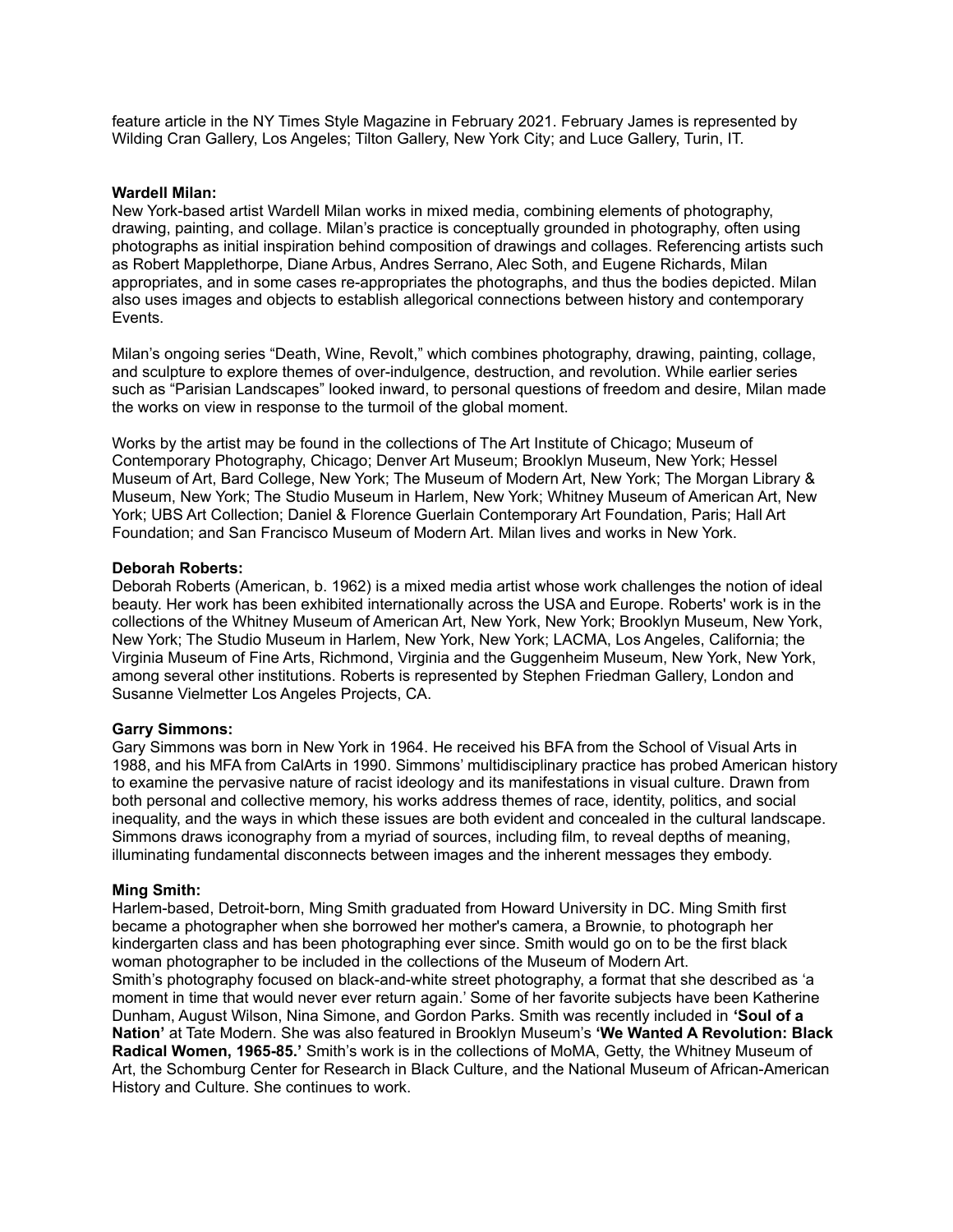#### **Hank Willis Thomas:**

Hank Willis Thomas is a conceptual artist working primarily with themes related to perspective, identity, commodity, media, and popular culture. His work is included in numerous public collections including the Museum of Modern Art in New York; Solomon R. Guggenheim Museum, New York; Whitney Museum of American Art, New York; Brooklyn Museum, New York; High Museum of Art, Atlanta, and National Gallery of Art, Washington D.C. His collaborative projects include *Question Bridge: Black Males*, *In Search Of The Truth (The Truth Booth)*, *Writing on the Wall*, and the artist-run initiative for art and civic engagement *For Freedoms*, which was awarded the 2017 ICP Infinity Award for New Media and Online Platform. Thomas is also a recipient of the Gordon Parks Foundation Fellowship (2019), Guggenheim Foundation Fellowship (2018), Art For Justice Grant (2018), AIMIA | AGO Photography Prize (2017), Soros Equality Fellowship (2017), and is a former member of the New York City Public Design Commission.

#### **Ouattara Watts:**

Ouattara Watts (b, 1957, Abidjan, Ivory Coast) is an American artist who uses brilliant colors, dynamic patterns, and hypnotic signs and symbols to explore the spiritual ties between people that transcend location or nationality. Watts uses a range of materials and mediums, such as textiles from around the world and hand mixed pigments, both acrylic and oil, set to a scale that ranges from large to monumental. Watts studied at L'École Nationale Supérieure des Beaux-Arts in Paris, France, before relocating to New York in 1989. His work has been exhibited at Museum of Modern Art (2021); the Whitney Biennial (2002); Documenta 11 (2002); and the Venice Biennale (1993) among others. His work is currently on display at Karma.

#### **About the Tribeca Festival**

The Tribeca Festival brings artists and diverse audiences together to celebrate storytelling in all its forms, including film, TV, VR, gaming, music, and online work. With strong roots in independent film, Tribeca is a platform for creative expression and immersive entertainment. Tribeca champions emerging and established voices; discovers award-winning filmmakers and creators; curates innovative experiences; and introduces new technology and ideas through premieres, exhibitions, talks, and live performances.

The Festival was founded by Robert De Niro, Jane Rosenthal, and Craig Hatkoff in 2001 to spur the economic and cultural revitalization of lower Manhattan following the attacks on the World Trade Center. Tribeca will celebrate its 21st year from June 8–19, 2022.

In 2019, James Murdoch's Lupa Systems, a private investment company with locations in New York and Mumbai, bought a majority stake in Tribeca Enterprises, bringing together Rosenthal, De Niro, and Murdoch to grow the enterprise.

#### **About CHANEL**

CHANEL is a private company and a world leader in creating, developing, manufacturing and distributing luxury products. Founded by Gabrielle Chanel at the beginning of the last century, CHANEL offers a broad range of high-end creations, including Ready-to-Wear, Leather Goods, Fashion Accessories, Eyewear, Fragrances, Makeup, Skincare, Jewelry and Watches. CHANEL is also renowned for its Haute Couture collections, presented twice yearly in Paris, and for having acquired a large number of specialized suppliers, collectively known as the Métiers d'art. CHANEL is dedicated to ultimate luxury and to the highest level of craftsmanship. It is a brand whose core values remain historically grounded on exceptional creation. As such, CHANEL promotes culture, art, creativity and "savoir-faire" throughout the world, and invests significantly in people, R&D and innovation. At the end of 2021, CHANEL employed more than 28,500 people across the world.